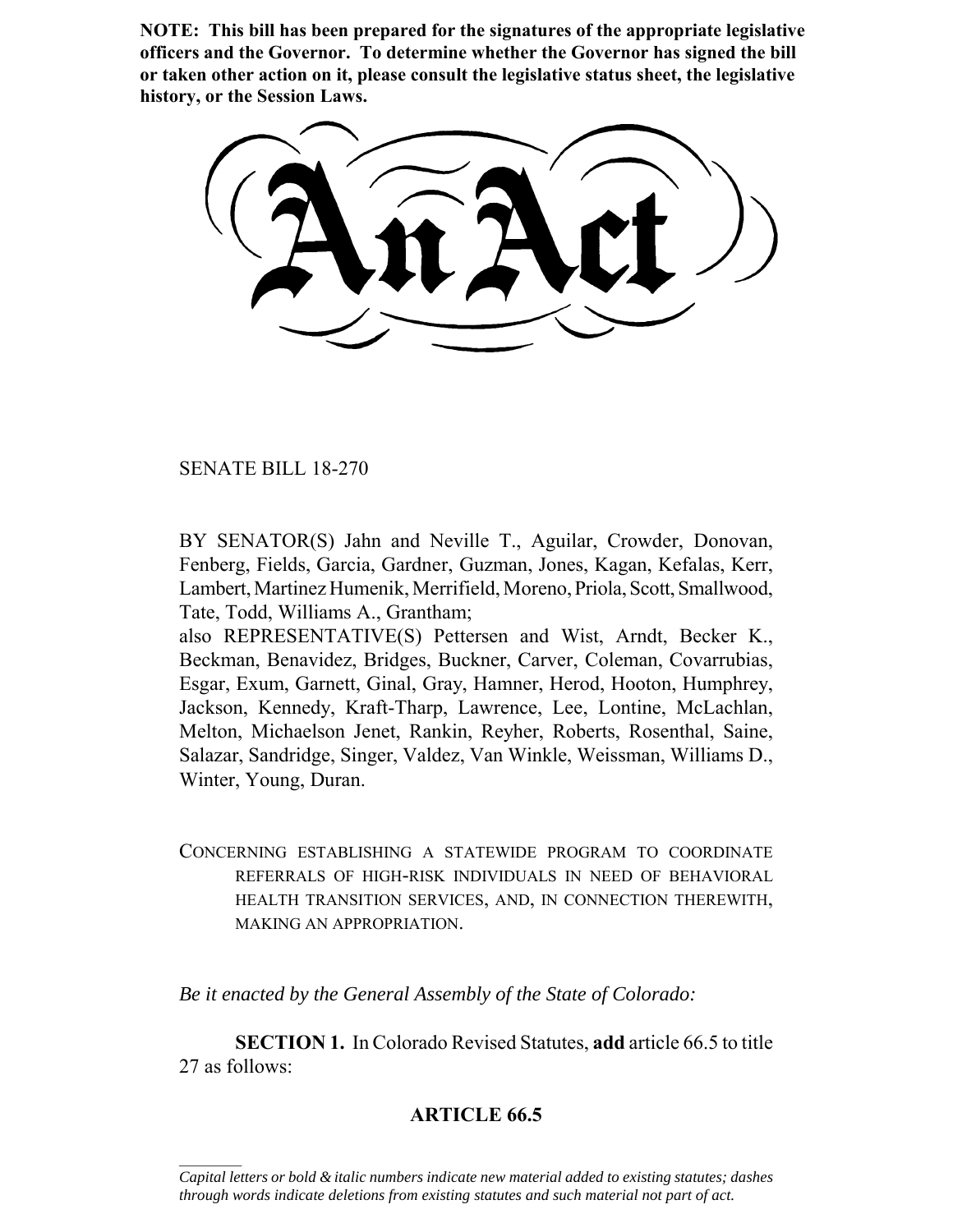## **Community Transition Specialist Program**

**27-66.5-101. Short title.** THE SHORT TITLE OF THIS ARTICLE 66.5 IS THE "COMMUNITY TRANSITION SPECIALIST PROGRAM ACT".

**27-66.5-102. Definitions.** AS USED IN THIS ARTICLE 66.5, UNLESS THE CONTEXT OTHERWISE REQUIRES:

(1) "DEPARTMENT" MEANS THE COLORADO DEPARTMENT OF HUMAN SERVICES CREATED IN SECTION 26-1-105.

(2) "DIRECTOR" MEANS THE DIRECTOR OF THE OFFICE OF BEHAVIORAL HEALTH.

(3) "HIGH-RISK INDIVIDUAL" MEANS A PERSON WHO:

(a) IS UNDER:

(I) AN EMERGENCY PROCEDURE FOR A SEVENTY-TWO-HOUR HOLD PURSUANT TO SECTION 27-65-105;

(II) A CERTIFICATION FOR SHORT-TERM TREATMENT OR EXTENDED SHORT-TERM TREATMENT PURSUANT TO SECTION 27-65-107 OR 27-65-108;

(III) LONG-TERM CARE AND TREATMENT PURSUANT TO SECTION 27-65-109;

(IV) AN EMERGENCY COMMITMENT PURSUANT TO SECTION 27-81-111 OR 27-82-107; OR

(V) AN INVOLUNTARY COMMITMENT PURSUANT TO SECTION 27-81-112 OR 27-82-108;

(b) HAS A SIGNIFICANT MENTAL HEALTH OR SUBSTANCE USE DISORDER; AND

(c) IS NOT CURRENTLY ENGAGED IN CONSISTENT BEHAVIORAL HEALTH TREATMENT.

(4) "OFFICE" MEANS THE OFFICE OF BEHAVIORAL HEALTH IN THE

PAGE 2-SENATE BILL 18-270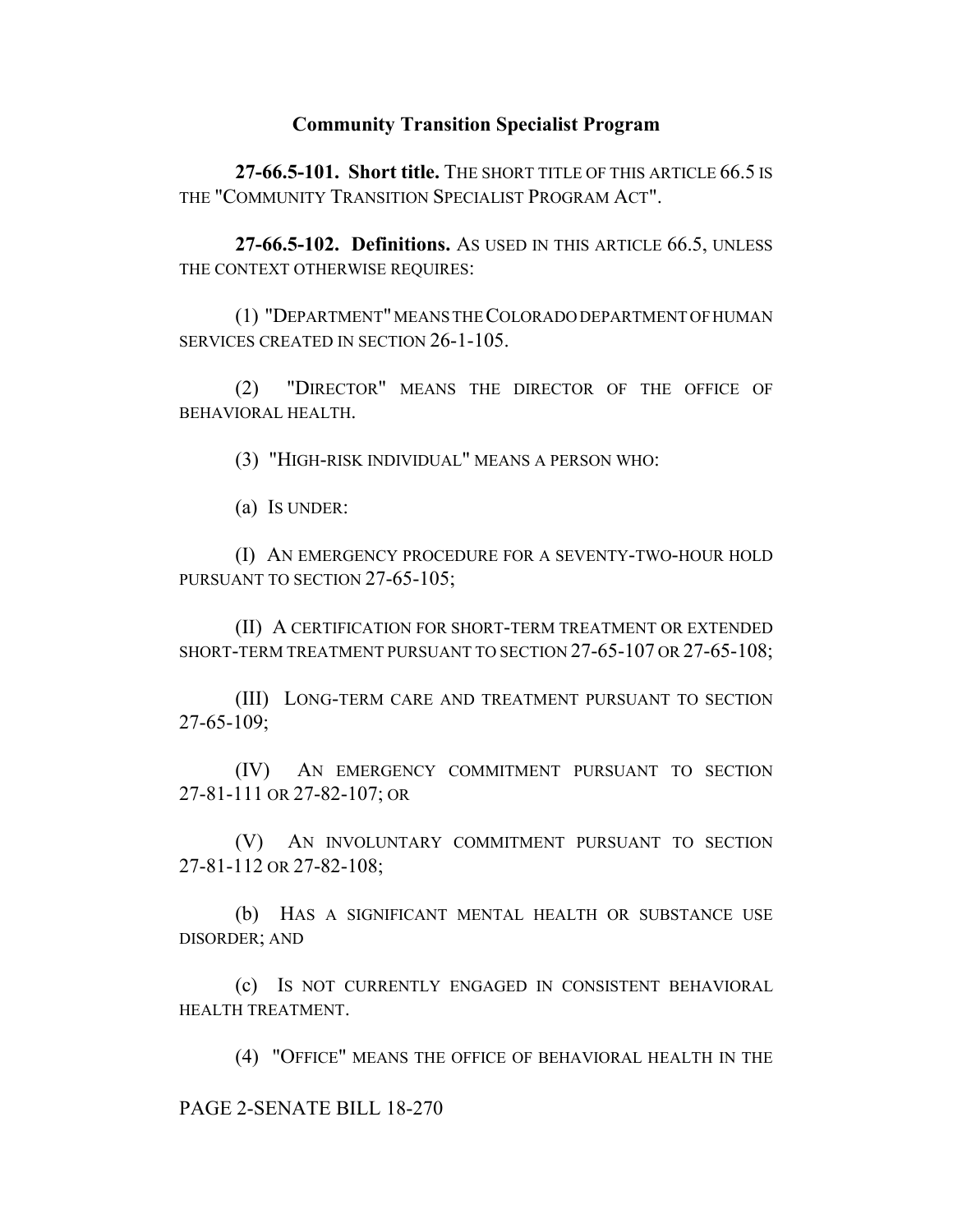DEPARTMENT OF HUMAN SERVICES.

(5) "TRANSITION SPECIALIST" MEANS A PERSON WHO ASSISTS HIGH-RISK INDIVIDUALS WITH ONE OR MORE OF THE FOLLOWING SERVICES:

(a) ACCESS TO HOUSING OR RESIDENTIAL PROGRAM PLACEMENT;

(b) ACCESS TO BEHAVIORAL HEALTH TREATMENT OR BENEFITS;

(c) ADVOCACY TO INSURANCE COMPANIES AND PROVIDERS FOR THE APPROPRIATE TYPE AND INTENSITY OF MENTAL HEALTH OR SUBSTANCE USE DISORDER SERVICES;

(d) PLANNING FOR FOLLOW-UP SERVICES AND COORDINATION WITHIN THE BEHAVIORAL HEALTH SYSTEM AFTER HOSPITALIZATION OR DISCHARGE FROM A WITHDRAWAL MANAGEMENT FACILITY OR AN EMERGENCY ROOM FOLLOWING A VISIT FOR BEHAVIORAL HEALTH REASONS;

(e) ASSISTANCE WITH PREPARING ADVANCE DIRECTIVES;

(f) OBTAINING A REPRESENTATIVE PAYEE OR GUARDIAN;

(g) FAMILY SUPPORTIVE SERVICES; OR

(h) COMPLIANCE WITH COURT APPEARANCES OR PROBATION.

(6) "WITHDRAWAL MANAGEMENT FACILITY" MEANS A FACILITY THAT PROVIDES TWENTY-FOUR-HOUR SUPERVISED WITHDRAWAL FROM ALCOHOL OR DRUGS IN A RESIDENTIAL SETTING.

**27-66.5-103. Community transition specialist program program requirements - acceptance of referrals - contract for services - rules.** (1) THE COMMUNITY TRANSITION SPECIALIST PROGRAM IS ESTABLISHED IN THE OFFICE OF BEHAVIORAL HEALTH. THE PROGRAM MUST COORDINATE REFERRALS OF HIGH-RISK INDIVIDUALS FROM WITHDRAWAL MANAGEMENT FACILITIES AND HOSPITALS TO APPROPRIATE TRANSITION SPECIALISTS.

(2) ON OR BEFORE JANUARY 1, 2019, THE PROGRAM MUST BE AVAILABLE STATEWIDE. THE PROGRAM MUST HAVE A PROCESS TO ACCEPT

PAGE 3-SENATE BILL 18-270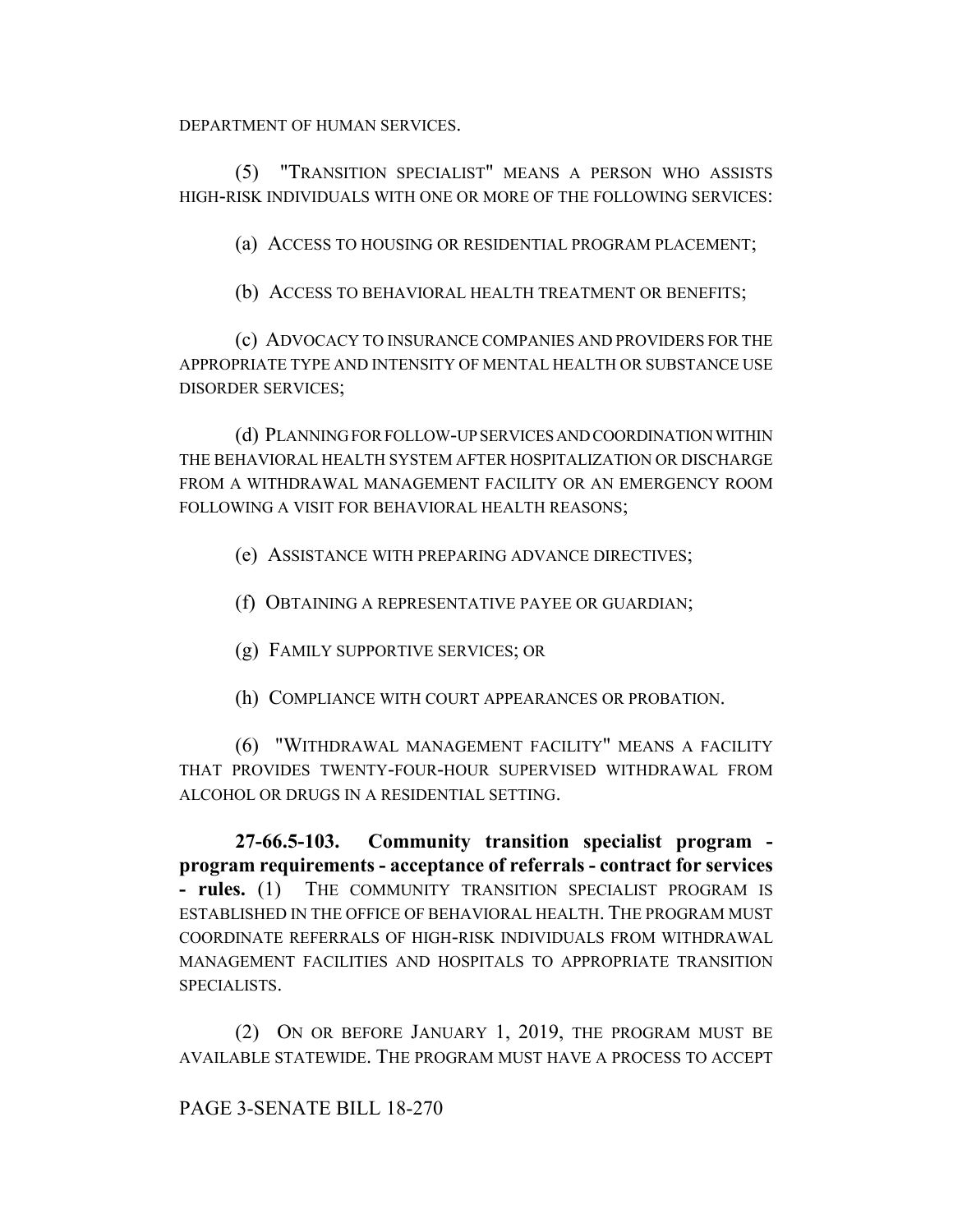REFERRALS FOR HIGH-RISK INDIVIDUALS AND COORDINATE CONTACT BETWEEN REFERRED HIGH-RISK INDIVIDUALS AND APPROPRIATE TRANSITION SPECIALISTS. TO THE EXTENT POSSIBLE, THE COORDINATED CONTACT MUST TAKE PLACE PRIOR TO THE RELEASE OR DISCHARGE OF THE HIGH-RISK INDIVIDUAL FROM A FACILITY.

(3) THE PROGRAM MUST ENCOURAGE, BUT CANNOT REQUIRE, WITHDRAWAL MANAGEMENT FACILITIES AND HOSPITALS TO CONTACT THE PROGRAM BEFORE RELEASING OR DISCHARGING A HIGH-RISK INDIVIDUAL.

(4) THE PROGRAM MAY ENCOURAGE, BUT CANNOT REQUIRE, A HIGH-RISK INDIVIDUAL TO ACCEPT SERVICES FROM A TRANSITION SPECIALIST. PARTICIPATION BY A HIGH-RISK INDIVIDUAL IS VOLUNTARY AND THE INDIVIDUAL HAS THE RIGHT TO DECLINE COMMUNITY TRANSITION SPECIALIST SERVICES.

(5) THE OFFICE MAY CONTRACT WITH A VENDOR TO PROVIDE THE REFERRAL AND COORDINATION SERVICES REQUIRED BY THIS ARTICLE 66.5.

(6) ON OR BEFORE OCTOBER 1, 2018, THE DEPARTMENT SHALL PROMULGATE RULES NECESSARY FOR THE IMPLEMENTATION OF THIS ARTICLE 66.5.

**27-66.5-104. Data collection and recommendations.** (1) THE OFFICE SHALL COLLECT INFORMATION ON THE FOLLOWING:

(a) CURRENT PRACTICES, CRITERIA, AND PROCEDURES REGARDING FOLLOW-UP CARE FOR HIGH-RISK INDIVIDUALS RELEASED OR DISCHARGED FROM EMERGENCY OR INVOLUNTARY HOLDS, CERTIFICATIONS, OR COMMITMENTS; AND

(b) EXISTING CAPACITY TO SERVE HIGH-RISK INDIVIDUALS AFTER RELEASE OR DISCHARGE.

(2) ON OR BEFORE JANUARY 1, 2020, AND ON OR BEFORE JANUARY 1 EACH YEAR THEREAFTER, THE OFFICE SHALL ANALYZE THE DATA COLLECTED IN ACCORDANCE WITH SUBSECTION (1) OF THIS SECTION AND PREPARE RECOMMENDATIONS TO INCREASE ACCESS TO, AND COORDINATION OF, TRANSITION SPECIALIST SERVICES FOR HIGH-RISK INDIVIDUALS. THE RECOMMENDATIONS SHALL BE REPORTED TO THE EXECUTIVE DIRECTOR OF

PAGE 4-SENATE BILL 18-270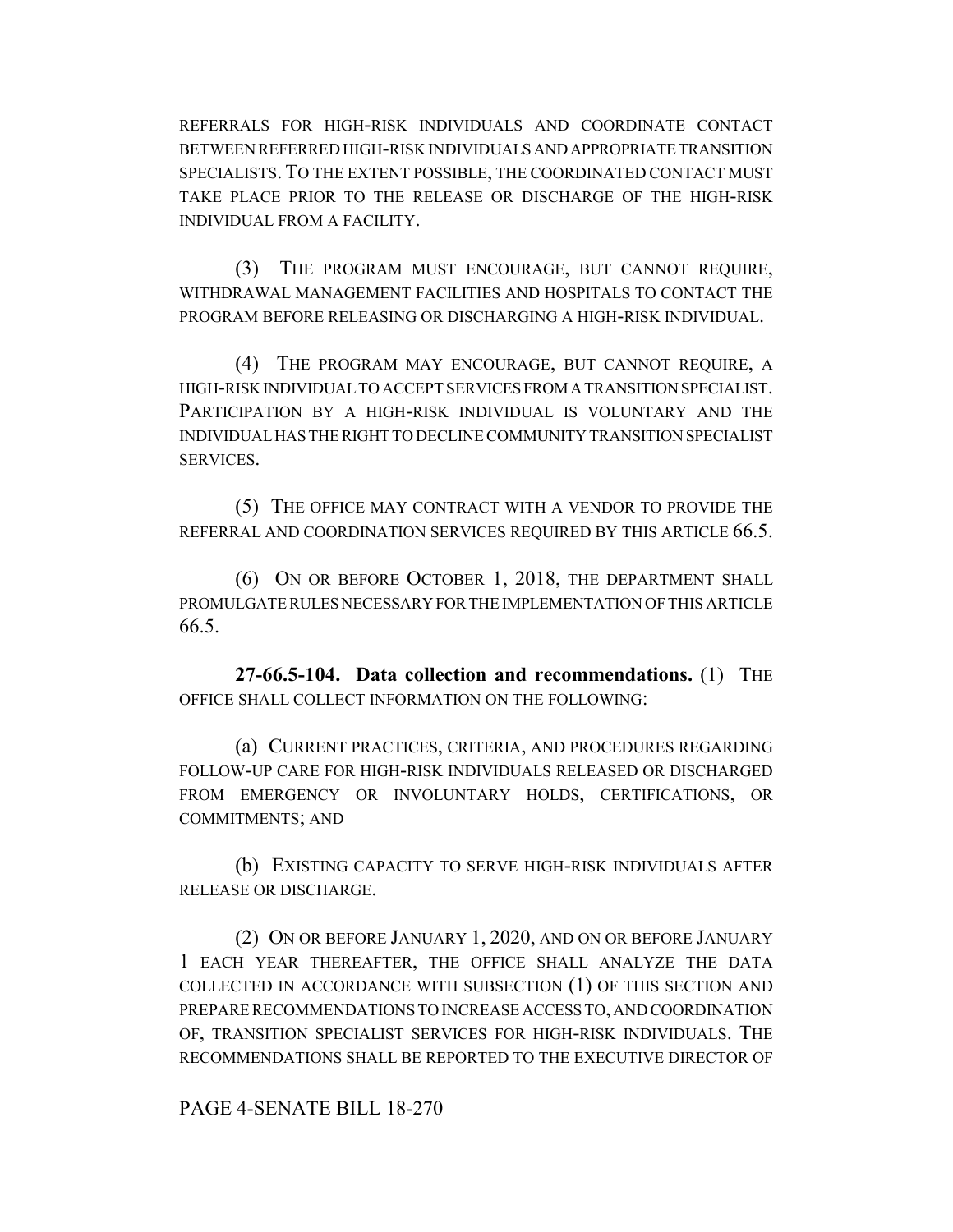THE DEPARTMENT AND SHALL BE INCLUDED IN THE REPORTING REQUIREMENTS IN SECTION 27-66.5-105.

**27-66.5-105. Reporting requirements - "State Measurement for Accountable, Responsive, and Transparent (SMART) Government Act" report.** THE OFFICE SHALL REPORT INFORMATION ON THE COMMUNITY TRANSITION SPECIALIST PROGRAM IN THE DEPARTMENT'S ANNUAL PRESENTATION TO THE GENERAL ASSEMBLY REQUIRED UNDER THE "STATE MEASUREMENT FOR ACCOUNTABLE, RESPONSIVE, AND TRANSPARENT (SMART) GOVERNMENT ACT", PART 2 OF ARTICLE 7 OF TITLE 2.

**SECTION 2. Appropriation.** For the 2018-19 state fiscal year, \$1,588,250 is appropriated to the department of human services for use by the office of behavioral health. This appropriation is from the general fund. To implement this act, the office may use this appropriation for community transition services.

**SECTION 3. Safety clause.** The general assembly hereby finds,